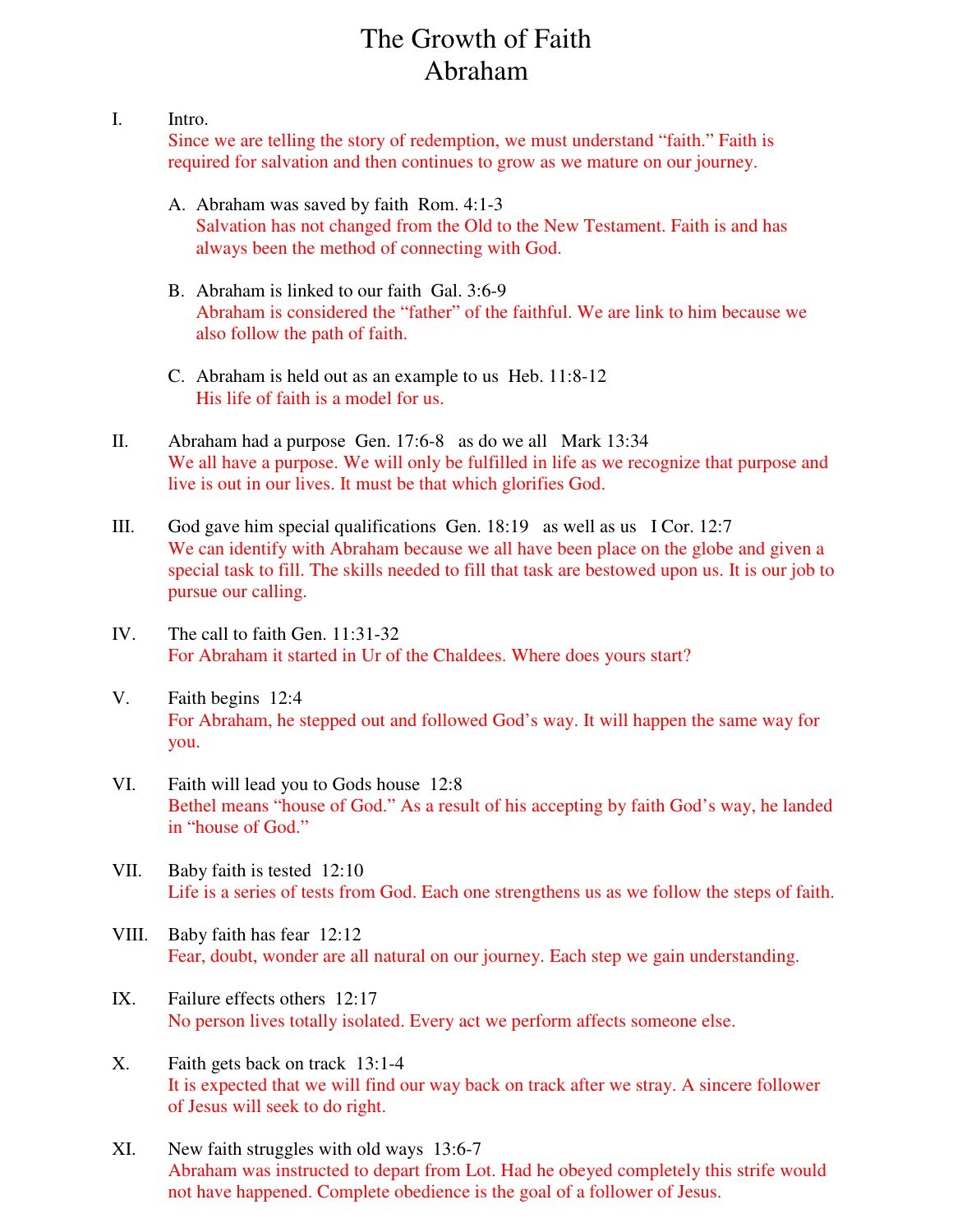- XII. The new way is compelled by faith 13:9 Obey now.
- XIII. The old way lives by sight 13:10 Faith is the substance of things hoped for and the evidence of things *unseen*. Heb. 11:1
- XIV. Faith is rewarded 13:14-18 Expect God's blessing when you obey.
- XV. Faith acknowledges others 14:14-16 It's not all about you. Someone else needs help. Pass it on.
- XVI. Faith practices stewardship 14:17-20 Who is this priest of the most high God? It's Jesus making a visit in the Old Testament. The priesthood had not yet been established, yet here is the priest (Heb. 1-3). Abraham feels compelled to make an offering of 10% of his wealth. This is the start of a pattern for us.
- XVII. Faith puts material goods in perspective 14:21-22 The pursuit of "stuff" is a lifetime distraction. How much is enough? One man said "just a little bit more." A person who lives only to acquire more, will not have a fruitful life (Matt. 13:22).
- XVIII. Impatient faith doesn't wait 16:1-4, 12 One of the hardest lessons in life is to learn to "wait" on God (Isaiah 40:31). It is a hard lesson for everyone, patience. Abraham's impatience will cause a world of trouble. This illegitimate child is the problem with the Middle East today. Isaac is the first Arab (Gen. 16:12). Since God promised to multiply the seed of Abraham, He did. Both Isaac (Jews) and Ishmael (Arabs) claim the same land, the land of Abraham.
- XIX. Faith overcomes the flesh 17:9-11 A painful reminder to Abraham of his commitment to God.
- XX. Faith realizes its purpose 21:1-3 Finally the promised son is given. God will always work it out.
- XXI. Big faith must pass big tests 22:1-10 Could you put God that far above your son? What a huge test.
- XXII. Mature faith sees miracles 22:11-12 God is smarted than all of us. Who could have dreamed that God would provide a sacrifice? Remember lesson two. A sacrifice was always in the plan of God. The ultimate sacrifice is Jesus (John 1:35-36).
- XXIII. Great Faith is renown 22:15-18 "All nations of the earth" bless? Not too bad for a farm boy.